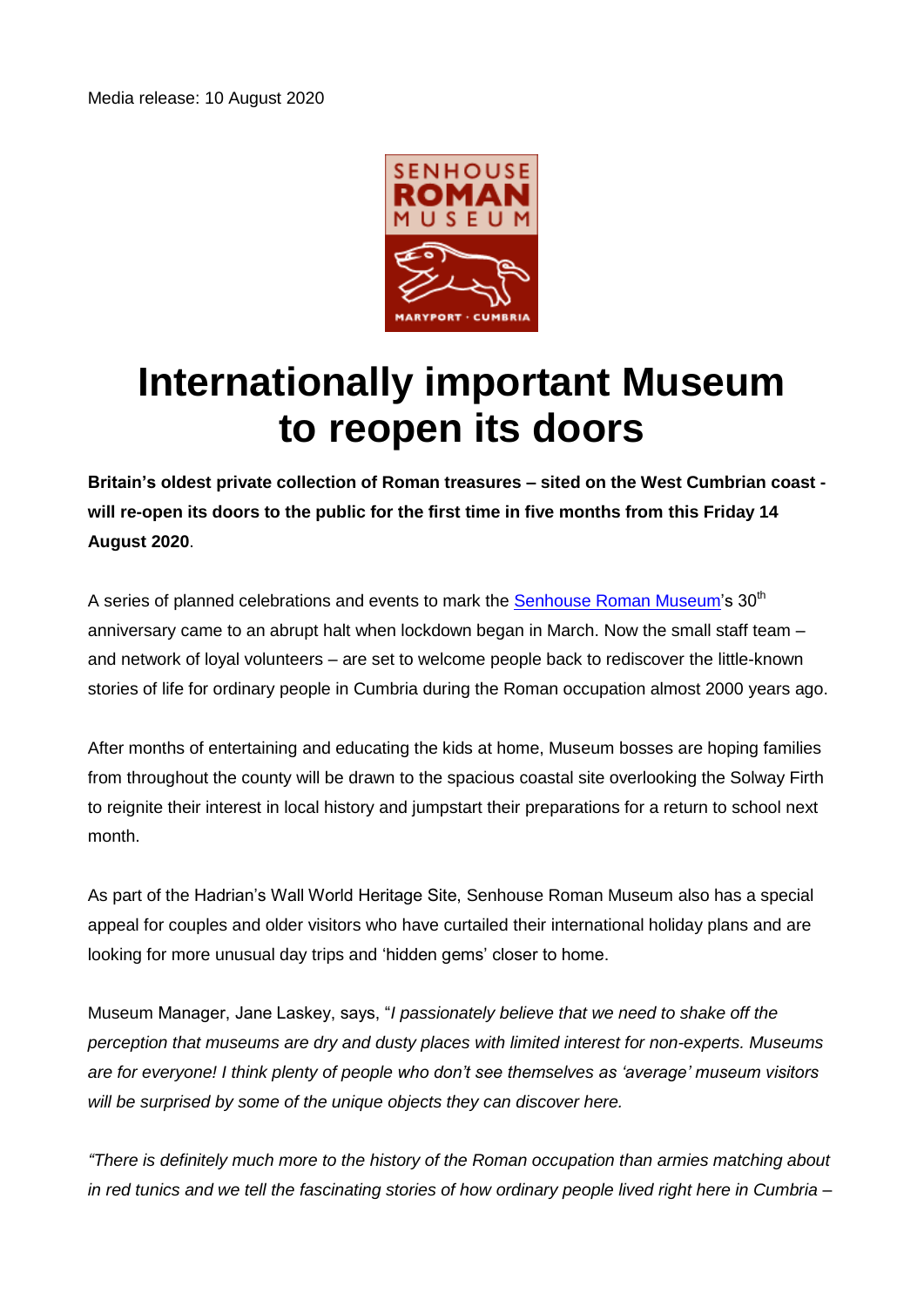*and how different cultures and traditions melded together to set the scene for the way we all live our lives today. We actually have one of the most important collections of Roman altars and sculpture in Britain; you really don't need to go to London or Rome to see some world-class artefacts."*



She adds, "*Of course, we have put some special measures in place to help us manage the flow of people and have strengthened our cleaning regimes. However, booking ahead and spacing out isitors means there is a very real possibility of some people having almost near-exclusive use of the Museum. We have really missed our lovely visitors and are very excited about welcoming people back here in the coming days!"*

With Senhouse Roman Museum dramatically sited directly alongside the Cumbrian Coastal Way, there is also an easy, scenic walking route for day-trippers to follow the shoreline over to Maryport Marina the Lake District Coast Aquarium and the town's Maritime Museum, which is set to reopen imminently. Silloth and the Solway Coast Area of Outstanding Natural Beauty (AONB) also lie to the north.

The majority of the Museum will be open from Friday 14 August 2020, daily from 11am to 5pm. A one-way system will be in place, with visitors asked to wear facemasks and respect the 2-metre social distancing rule.

**Entry to the Museum should be [pre-booked online](http://www.senhousemuseum.co.uk/visiting/)** and visitors will be allocated a timed slot to explore the Museum at their leisure. The attraction has achieved its official 'We're Good to Go' accreditation to show it is following all the official Government safety measures and public health guidance**.**



ENDS

## Notes to Editors:

For media enquiries, hi-res images and interviews, please contact: Heather Sewell, [hsewell@cumbriatourism.org](mailto:hsewell@cumbriatourism.org) / 07795 487003.

Images attached:

- 1. Senhouse Roman Museum exterior
- 2. Roman soldier in mask
- 3. Horned warrior god